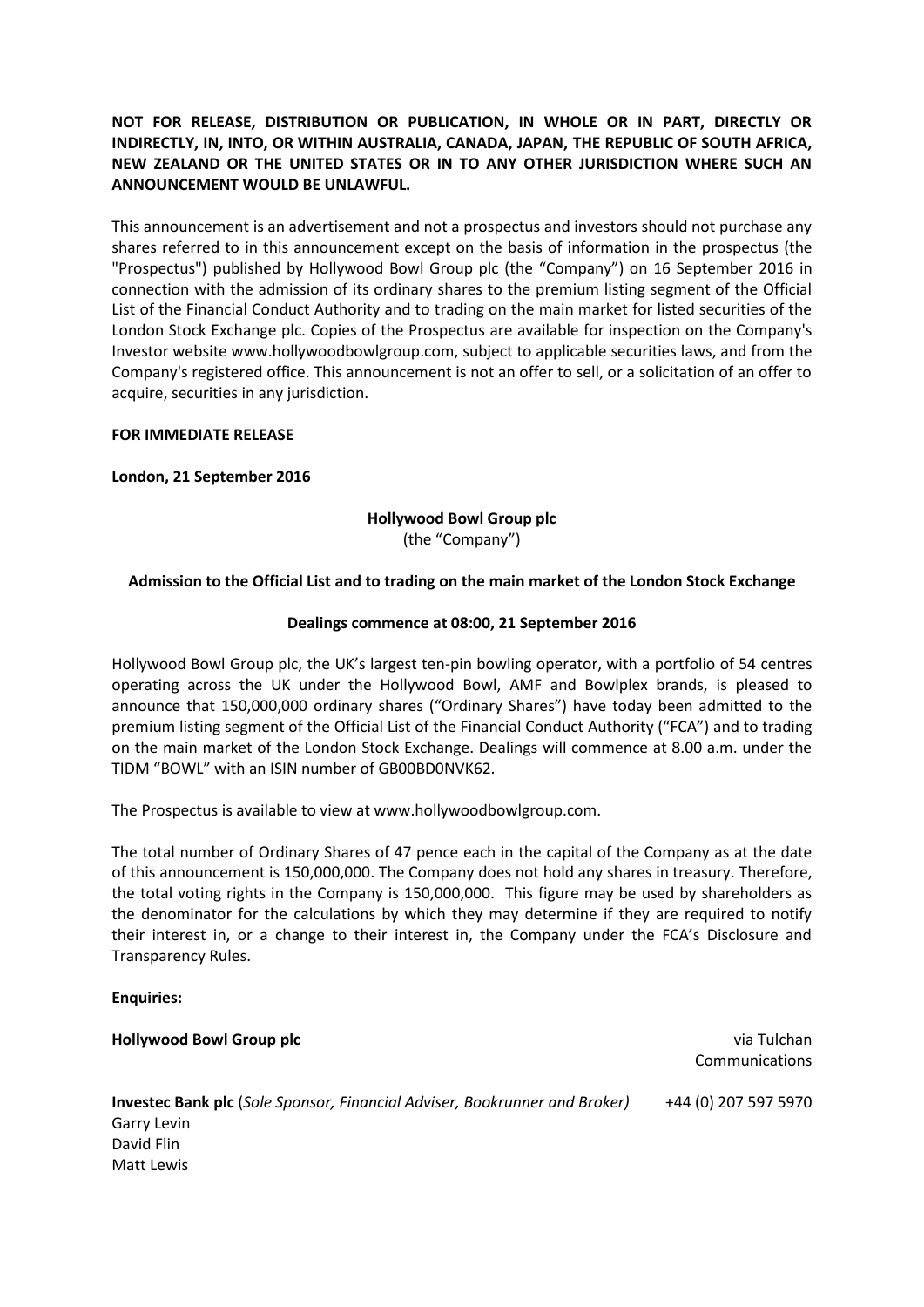David Anderson Alex Wright Andi Kazeroonian

#### **Tulchan Communications**

James Macey White David Allchurch Matt Low

#### **Notes to Editors:**

The Company and its consolidated subsidiary undertakings (the "Group") is the UK's largest ten-pin bowling operator, with a portfolio of 54 centres operating across the UK under the Hollywood Bowl, AMF and Bowlplex brands. The Group specialises in operating large, high quality bowling centres, predominantly located in out of town multi-use leisure parks (typically co-located with cinema and casual dining sites) and large retail parks with all of the centres being occupied by the Group on a leasehold basis. The centres are designed to offer a complete family entertainment experience with each centre offering at least 16 bowling lanes, on-site dining, licensed bars, and state-of-the-art family games arcades.

#### **Important notices**

The contents of this announcement, which has been prepared by and is the sole responsibility of the Company, have been approved by Investec Bank plc ("Investec") solely for the purposes of section 21(2)(b) of the Financial Services and Markets Act 2000, as amended ("FSMA").

No reliance may be placed, for any purposes whatsoever, on the information contained in this announcement or on its completeness and this announcement should not be considered a recommendation by the Company, Investec or any of their respective affiliates in relation to any purchase of or subscription for securities of the Company. No representation or warranty, express or implied, is given by or on behalf of the Company, Investec or any of their respective directors, partners, officers, employees, advisers or any other persons as to the accuracy, fairness or sufficiency of the information or opinions contained in this announcement and none of the information contained in this announcement has been independently verified. Save in the case of fraud, no liability is accepted for any errors, omissions or inaccuracies in such information or opinions.

Neither this announcement nor the information contained herein is for publication, distribution or release, in whole or in part, directly or indirectly, in or into or from the United States (including its territories and possessions, any State of the United States and the District of Columbia), Australia, Canada, Japan, New Zealand, South Africa or any other jurisdiction where to do so would constitute a violation of the relevant laws of such jurisdiction. The distribution of this announcement may be restricted by law in certain jurisdictions and persons who come into possession of any document or other information referred to herein should inform themselves about and observe any such restrictions. Any failure to comply with these restrictions may constitute a violation of the securities laws of any such jurisdictions.

This announcement does not contain or constitute an offer of, or the solicitation of an offer to buy or subscribe for, the securities referred to herein to any person in any jurisdiction, including the United States, Australia, Canada, Japan, New Zealand, South Africa or in any jurisdiction to whom or in which such offer or solicitation is unlawful.

+44 (0) 207 353 4200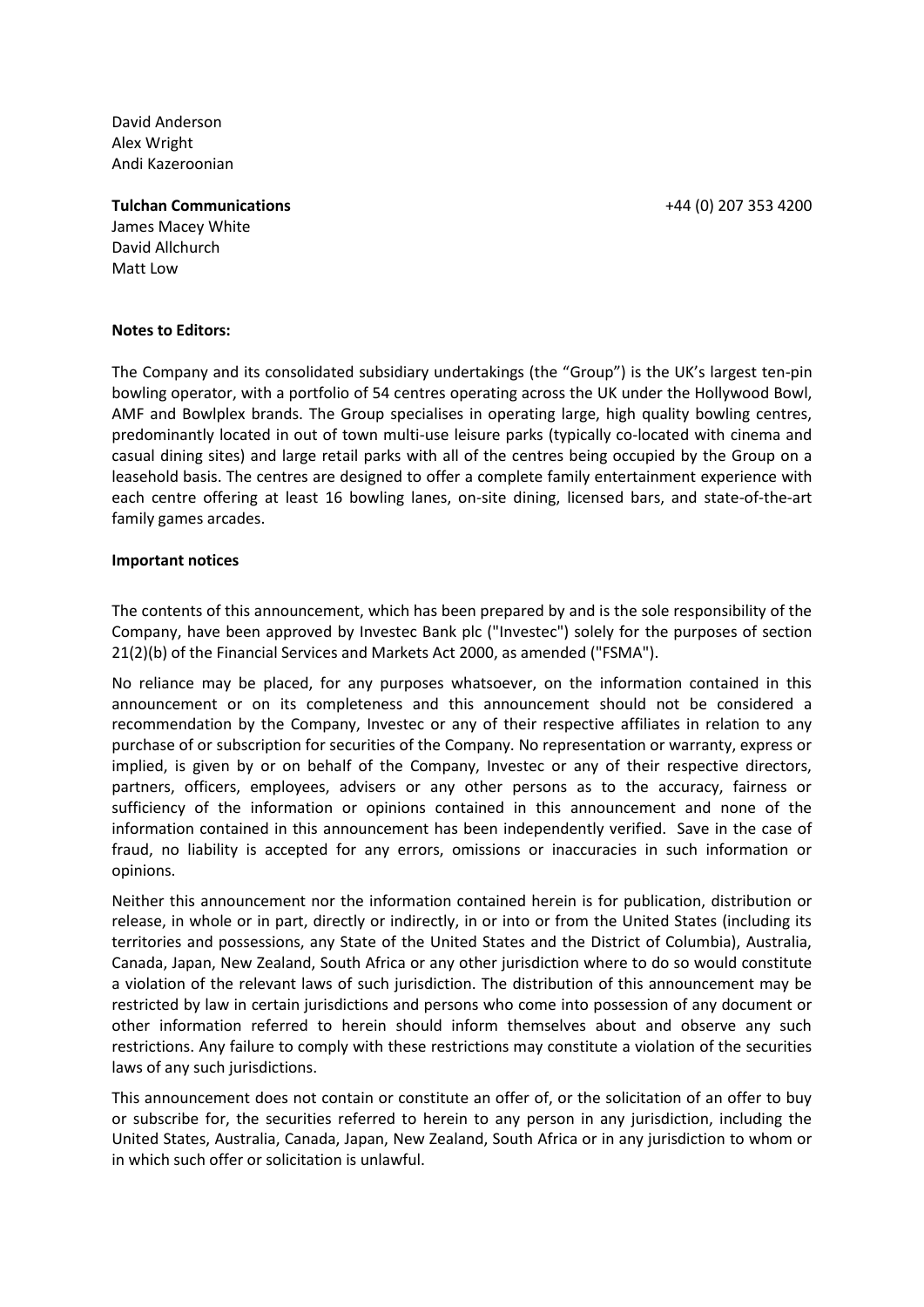The securities referred to herein may not be offered or sold, directly or indirectly, in the United States unless registered under the United States Securities Act of 1933, as amended (the "US Securities Act") or offered in a transaction exempt from, or not subject to, the registration requirements of the US Securities Act. The offer and sale of securities referred to herein has not been and will not be registered under the US Securities Act or under the applicable securities laws of Australia, Canada, Japan, New Zealand or South Africa. There will be no public offer of the Ordinary Shares (as defined in the Prospectus) in the United States, Australia, Canada, Japan, New Zealand or South Africa. Subject to certain exceptions, the Ordinary Shares referred to herein may not be offered or sold in Australia, Canada, Japan, New Zealand or South Africa or to, or for the account or benefit of, any national, resident or citizen of Australia, Canada, Japan, New Zealand or South Africa.

This announcement is directed at and is only being distributed (A) in member states of the European Economic Area, to persons who are qualified investors within the meaning of Article 2(1)(e) of the Prospectus Directive (Directive 2003/71/EC as amended (including amendments by Directive 2010/73/EU) the "Prospectus Directive"); (B) in the United Kingdom to persons who (i) have professional experience in matters relating to investments and who fall within the definition of "investment professionals" in Article 19(5) of the Financial Services and Markets Act 2000 (Financial Promotion) Order 2005, as amended (the "Order") or, are high net worth companies, unincorporated associations or partnerships or trustees of high value trusts as described in Article 49(2) of the Order; and (ii) are "qualified investors" as defined in section 86 of FSMA; and (C) otherwise, to persons to whom it may otherwise be lawful to communicate it to (each a "Relevant Person"). No other person should act or rely on this announcement and persons distributing this announcement must satisfy themselves that it is lawful to do so. Any investment or investment activity to which this announcement relates is available only to Relevant Persons, and will only be engaged with such persons. By accepting this announcement you represent and agree that you are a Relevant Person.

Any purchase of Ordinary Shares in the proposed Offer (as defined in the Prospectus) should be made solely on the basis of the information contained in the Prospectus. No reliance may, or should, be placed by any person for any purposes whatsoever on the information contained in this announcement or on its completeness, accuracy or fairness. The information in this announcement may be subject to change. Acquiring investments to which this announcement relates may expose an investor to a significant risk of losing all or part of the amount invested. Persons considering making such an investment should consult an authorised person specialising in advising on such investments. This announcement does not constitute a recommendation concerning the Offer. The value of Ordinary Shares can decrease as well as increase. Potential investors should consult a professional adviser as to the suitability of the Offer for the person concerned.

Investec is authorised by the Prudential Regulation Authority (the "PRA") and regulated in the United Kingdom by the PRA and the Financial Conduct Authority. Investec is acting exclusively for the Company and no one else in connection with the Offer, and will not regard any other person as its client in relation to the Offer and will not be responsible to anyone other than the Company for providing the protections afforded to its clients nor for providing advice in relation to the Offer, the contents of this announcement or any transaction, arrangement or other matter referred to herein.

In connection with the Offer, Investec and any of its affiliates, acting as investors for their own accounts, may take up a portion of the Ordinary Shares in the Offer as a principal position, and in that capacity may retain, purchase, sell, offer to sell or otherwise deal for their own accounts in such Ordinary Shares and other securities of the Group or related investments and may offer or sell such Ordinary Shares or other investments otherwise than in connection with the Offer. Accordingly, references in the Prospectus to the Ordinary Shares being offered, acquired, placed or otherwise dealt in should be read as including any offer, acquisition, placing or dealing in the Ordinary Shares by, Investec and any of its affiliates acting as an investor for their own accounts. In addition, Investec or its affiliates may enter into financing arrangements (including swaps) with investors in connection